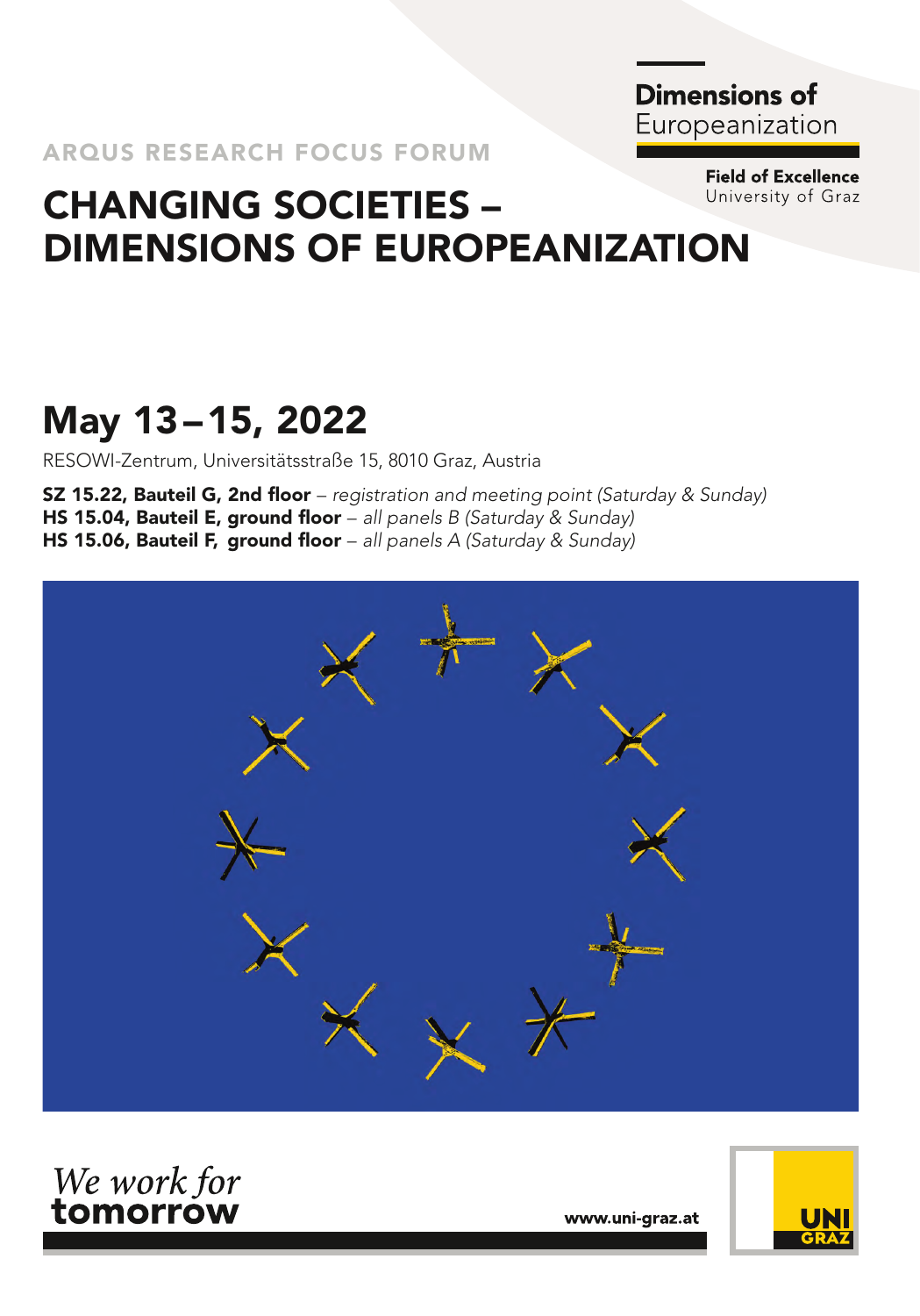## Program

#### Friday, 13.05.

*Rathaus Graz, Stadtsenatssitzungssaal, Hauptplatz 1, 8010 Graz*

| 15:00 | <b>Registration</b> |
|-------|---------------------|
|-------|---------------------|

Anna Robosch, City Councellor Joachim Reidl, Vice-Rector for Research and Career Development Florian Bieber, Speaker Field of Excellence Dimensions of Europeanization

#### 16:30 Round Table Discussion – The Future of Europe in Light of the Russian War against Ukraine

Moderation: Florian Bieber (Director, Center for Southeast European Studies)

Olesya Khromeychuk, Director, Ukrainian Institute London Vedran Džihić, Senior Researcher, Austrian Institute for International Affairs, Vienna Velina Tchakarova, Director, Austrian Institute for European and Security Policy, Vienna Fabian Zuleeg, Chief Executive, European Policy Centre, Brussels

*Rathaus Graz*

18:30 Reception

 $• • •$ 

#### Saturday, 14.05. – Panels A

*HS 15.06, Bauteil F, ground floor*

9:15 Panel 1A: Linguistic diversity: centers and peripheries

Moderation: Jakob Wiedner (University of Graz)

#### Moving the Center from Europe and Back to Europe: Language, Culture and Worldviews from the Margins

Bruno Ribeiro Oliveira (University of Granada)

#### Architectures of Language and Memory in Vojvodina

McKenna Marko (University of Michigan) (online)

#### The Loss of Traditional Multilingual Ecologies in Post-Imperial Southeast European Societies: Experiences from Novi Sad and Plovdiv

Giustina Selvelli (Ca' Foscari University of Venice)

#### Europe on stage The theatrical language as a form of plurality and an opportunity for integration

Francesco Puccio (University of Padua)



10:45 *– coffee break at ReSoWi cafeteria–*

11:15 See: Saturday, 14.05. Presentation – Information & Support for EU funding opportunities and Panel Discussion: Critical European Studies at HS 15.04

### 14:00 Panel 2A: Legal framework for women's and LGBTQ+'s equality

Moderation: Martina Braunegger (University of Graz)

Anti-genderist Russian Propaganda and its Effect on Sex Education Discourse in Lithuania Akvilė Giniotaitė (Vilnius University)

The crisis of democracy and the degradation of LGBTIQ+ people's rights in Hungary Inés Fernández-Caba (University of Granada) (online)

Constructing the EU's Gender Equality Agenda on Post-socialist East Leda Sutlović (independent scholar)

15:30 *– coffee break at ReSoWi cafeteria –*

#### 16:00 Panel 3A: MSC-Individual-Fellowships – best practices

Ana Pajvančić-Cizelj (University of Graz) Bernhard Bauer (University of Graz) Yvonne Zivkovic (University of Graz) Dorian Jano (University of Graz) Nejra Nuna Čengić (University of Graz)

#### Saturday, 14.05. – Panels B, Joint Presentations, Panel Disscussion and Key Note Address

 $\bullet$   $\bullet$   $\bullet$ 

*HS 15.04, Bauteil E, ground floor*

9:15 Panel 1B: Democratization and Europeanization in the Context of Centre-Periphery Relations Moderation: Kailey Rocker (University of North Carolina-Chapel Hill)

From Squares to Neighbourhoods: Turkey's Democratization Attempts from Below in the Afterlife of Gezi Uprisings

Derya Özkaya (University of Graz)

#### The challenged localities of the South-Eastern European peripheries in the context of the process of Europeanization

Sanja Petkovksa (University of Belgrade)

"(Re)bordering Europe? The Impacts of Brexit on the UK-EU Border" Cedric Jürgensen (Leipzig University)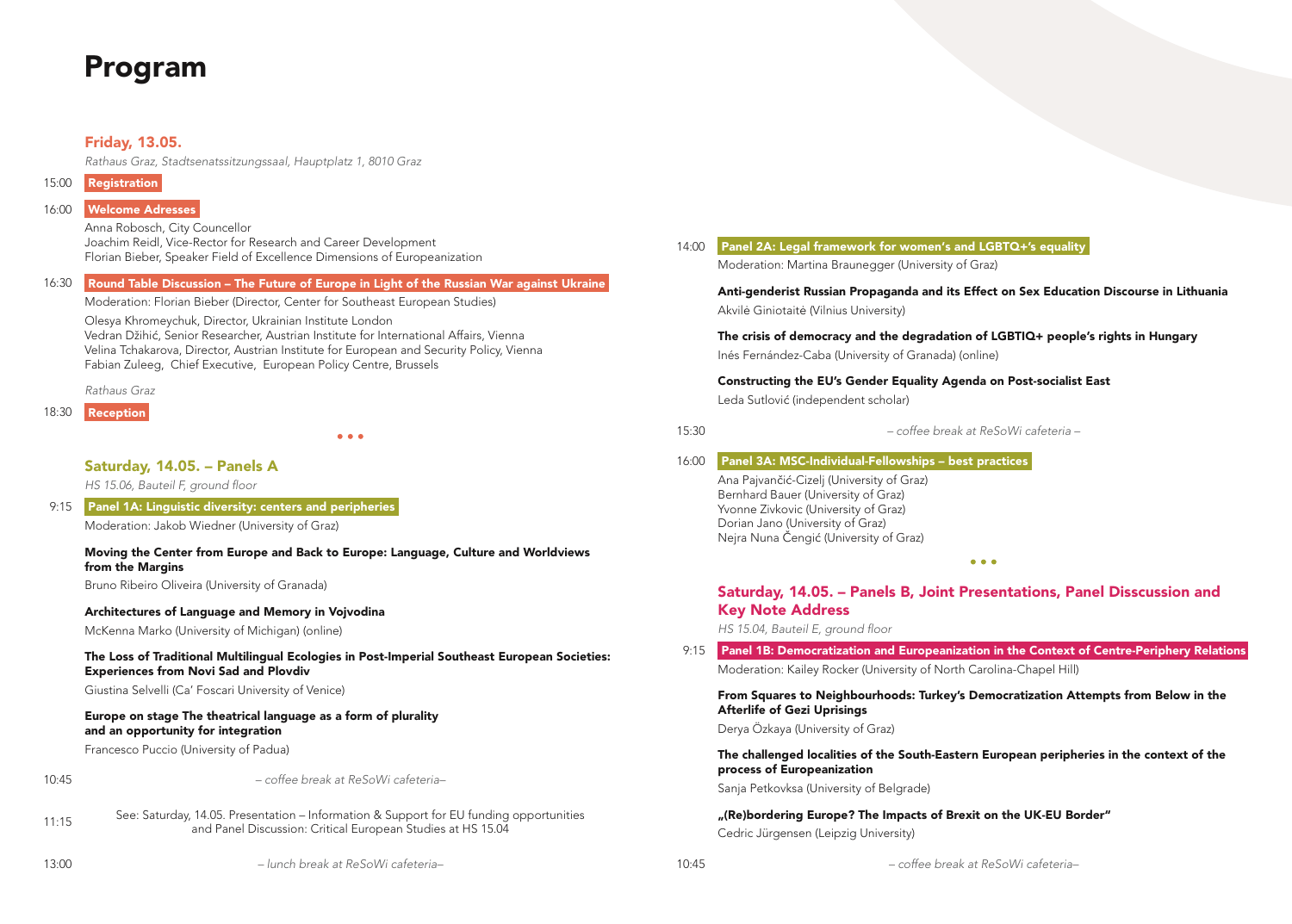#### 11:15 Presentation – Information & Support for EU funding opportunities

Philipp Weißert (University of Graz)

#### 11:30 Panel Discussion: Critical European Studies

Moderation: Florian Bieber (Director, Center for Southeast European Studies) Bilgin Ayata (University of Graz) Elena Arigita (University of Granada) (online)

Ieva Giedraityte (Vilnius University) (online)

13:00 *– lunch break at ReSoWi cafeteria –*

#### 14:00 Panel 2B: (De)europeanisation Processes in Central and Southeastern Europe

Moderation: Zuzana Bodnárová (University of Graz)

Europeanization without conviction: the case of Hungary's foreign policy since 2010

András Hettyey (University of Public Service Budapest)

Europeanization of national educational policies – The case of Croatia Ružica Jurčević (University of Zagreb)

Europeanization of public discourse in Albania

Dorian Jano (University of Graz)

#### 15:30 *– coffee break at ReSoWi cafeteria –*

16:00 Panel 3B: The Complimentary and Competing Dynamics of European and National Identity Moderation: Elena Marchevska (London South Bank University)

Member States' Perception of the European Union: A Shared Identity that does not Unite? Nerija Putinaite (Vilnius University) (online)

Transformation and Europeanization of Montenegrin Identity in the Post-Yugoslav Era Nikola Zečević (University of Donja Gorica)

Framing Georgia as European – Identification Through the Eyes of Country's Political Leaders Vilius Mackinis (Vilnius University)

17:45 Key Note Address: Financing the High-Energy Transition: The United States and the Marshall Plan in Postwar Austria

Prof. Marc Landry, Associate Director of Center Austria: The Austrian Marshall Plan Center for European Studies (Moderation: Roberta Maierhofer) (online)

#### Sunday, 15.05. – Panel A

*HS 15.06, Bauteil F, ground floor*

09:30 Panel 4A: European Processes of Mobility and Transformation Moderation: Agnes Grond (University of Graz)

> What's Europe got to do with it? Rethinking student mobility and European identity Eva Seidl (University of Graz)

#### Fluid Identities and Digital Alliances: How Balkan Influencers are Recreating Yugoslavia and Contributing to Reconciliation in the Region

Ivana Stepanovic (Institute of advanced studies Köszeg & Institute of Criminological and Sociological Research in Belgrade, Serbia)

#### People and Places - Transformations of Community Welfare in the Process of Deinstitutionalisation of Care Services

Rasa Geniene (Vilnius University)

11:00 *– coffee break at ReSoWi cafeteria –*

#### 11:30 Panel 5A: Multilingualism in Literature, Film and the Arts

Moderation: Derya Özkaya (University of Graz)

The medium of film as a multimodal production: Kaleidoscope of togetherness – the migrant cinema in Germany Sevil Celik Tsonev and Franziska Schleyer (University of Graz)

#### Accented Territories – "Hungarian Transborder Literature" as a Medium of Multilingual Cultural Memory

Mónika Danél (Eötvös Loránd University)

13:00 *– lunch break at ReSoWi cafeteria –*

 $\bullet\bullet\bullet$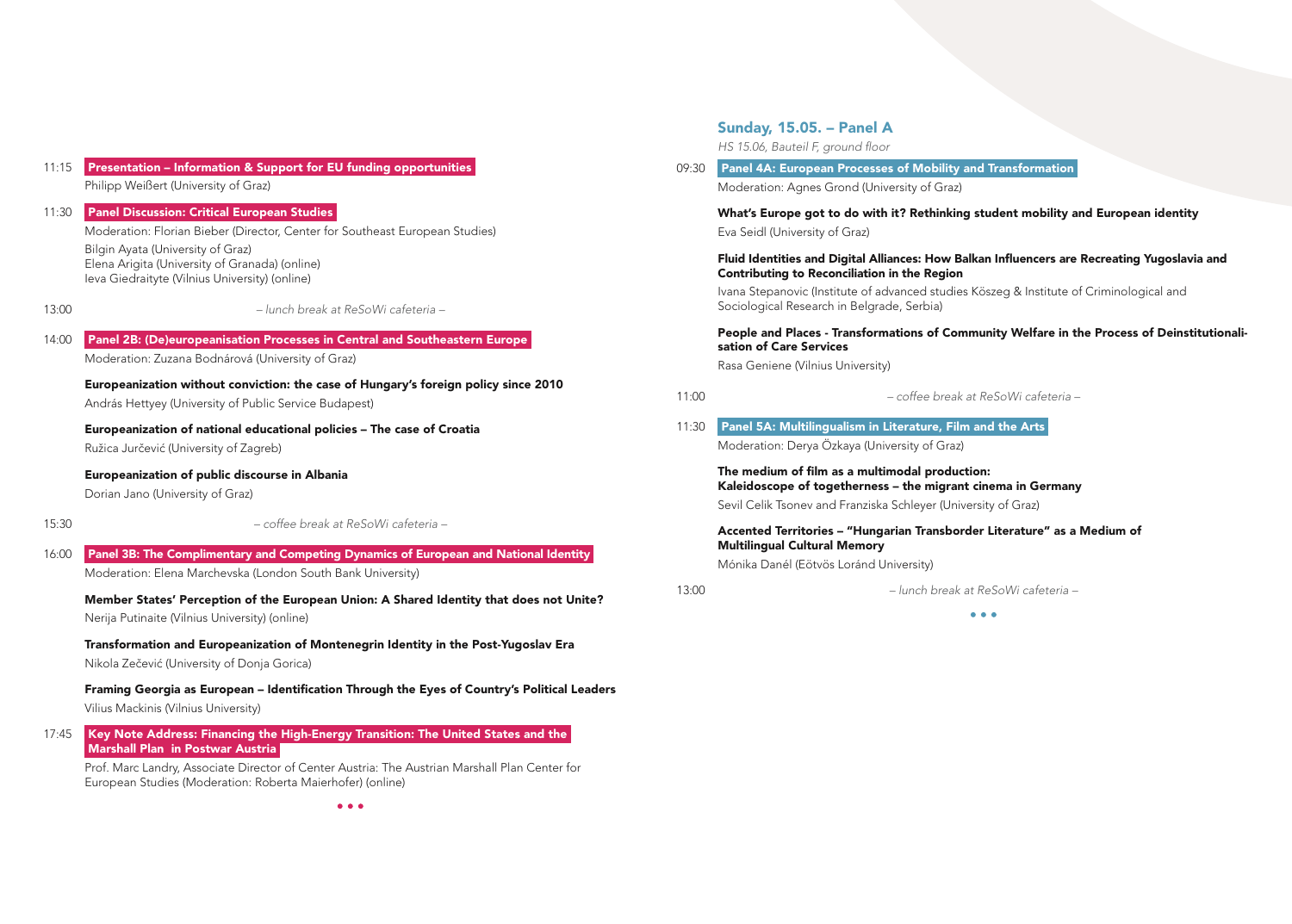#### Sunday, 28.11. – Panel B

*HS 15.04, Bauteil E, EG*

09:30 Panel 4B: Globalization and its Challengers

Moderation: Roberta Maierhofer

New European perspectives Brexit: the end of a new beginning Diana Petcu (SNSPA Bucharest) (online)

Attitudes towards migration: how psychological factors determine differences in political stances

Dominykas Ragelis (Vilnius University)

European Defense Industrialization Process in the Twenty-First Century: The Galileo Satellite Program Özde Asli Akbay (University of Vienna)

Sustainability Transformation and its Change Process Pathyways. Affecting the transatlantic

relation between Europe and US.

Vincent Heidinger (University of Graz)

11:00 *– coffee break at ReSoWi cafeteria –*

11:30 Panel 5B: Transnational Linguistic Communities

Moderation: Hermine Penz (University of Graz)

A comparative view on the Romani-based mixed varieties in Europe

Zuzana Bodnárová and Jakob Wiedner (University of Graz)

Social media as experimental spaces for linguistic minorities: Şexbizinî facebook groups

Agnes Grond (University of Graz)

Linguistic Plurality and the integrations of migrant signers into the Austrian Deaf Community Julia Gspandl (University of Graz)

From multilingualism to a national language – (un)successful national project of Polish – Lithuanian Karaite community in 20th – 21st century.

Dovile Troskovaitė (Vilnius University)

#### Concluding Remarks



# Aigner-Rollett-Allee Campusplan



SZ 15.22, Bauteil G, 2nd floor<br>HS 15.04, Bauteil E, around fl

 $\frac{1}{2}$  HS 15 HS 15.04, Bauteil E, ground floor & HS 15.06, Bauteil F, ground floor